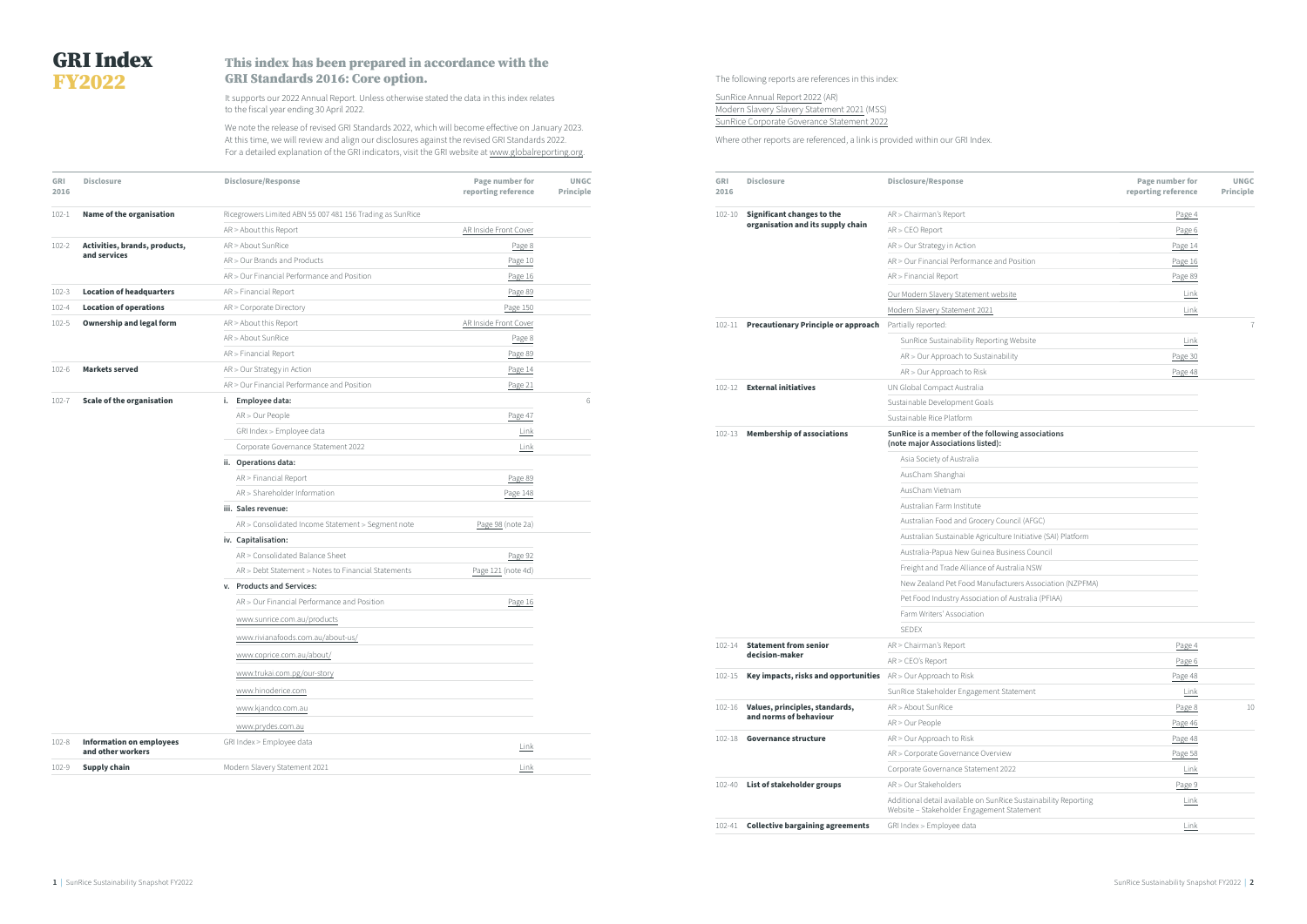| GRI<br>2016 | <b>Disclosure</b>                                                  | <b>Disclosure/Response</b>                                                                                                                                                                                 | Page number for<br>reporting reference | <b>UNGC</b><br><b>Principle</b> |
|-------------|--------------------------------------------------------------------|------------------------------------------------------------------------------------------------------------------------------------------------------------------------------------------------------------|----------------------------------------|---------------------------------|
| 102-42      | <b>Identifying and selecting</b>                                   | AR > Our Stakeholders                                                                                                                                                                                      | Page 9                                 |                                 |
|             | stakeholders                                                       | AR > Our Approach to Sustainability                                                                                                                                                                        | Page 30                                |                                 |
|             |                                                                    | Additional detail available on SunRice Sustainability Reporting<br>Website - Stakeholder Engagement Summary                                                                                                | Link                                   |                                 |
| 102-43      | Approach to stakeholder                                            | AR > Our Stakeholders                                                                                                                                                                                      | Page 9                                 |                                 |
|             | engagement                                                         | AR > Our Approach to Sustainability                                                                                                                                                                        | Page 30                                |                                 |
|             |                                                                    | Additional detail available on SunRice Sustainability Reporting<br>Website - Stakeholder Engagement Summary                                                                                                | Link                                   |                                 |
| 102-44      | <b>Key topics and concerns raised</b>                              | AR > Our Stakeholders                                                                                                                                                                                      | Page 9                                 |                                 |
|             |                                                                    | AR > Our Approach to Risk                                                                                                                                                                                  | Page 48                                |                                 |
|             |                                                                    | AR > Our Approach to Sustainability                                                                                                                                                                        | Page 30                                |                                 |
|             |                                                                    | Additional detail available on SunRice Sustainability Reporting<br>Website - Stakeholder Engagement Summary                                                                                                | Link                                   |                                 |
| 102-45      | Entities included in the consolidated                              | AR > About SunRice                                                                                                                                                                                         | Page 8                                 |                                 |
|             | financial statements                                               | AR > Our Financial Performance and Position                                                                                                                                                                | Page 16                                |                                 |
| 102-46      | Defining report content and topic<br><b>Boundaries</b>             | $AR >$ About this Report                                                                                                                                                                                   | AR Inside Front Cover                  |                                 |
|             |                                                                    | AR > Our Stakeholders                                                                                                                                                                                      | Page 9                                 |                                 |
|             |                                                                    | AR > Our Approach to Sustainability                                                                                                                                                                        | Page 30                                |                                 |
|             |                                                                    | Additional detail available on SunRice Sustainability Reporting<br>Website - Stakeholder Engagement Summary                                                                                                | Link                                   |                                 |
| 102-47      | <b>List of material topics</b>                                     | AR > Our Stakeholders                                                                                                                                                                                      | Page 9                                 |                                 |
|             |                                                                    | AR > Our Approach to Sustainability                                                                                                                                                                        | Page 30                                |                                 |
|             |                                                                    | Additional detail available on SunRice Sustainability Reporting<br>Website - Stakeholder Engagement Summary and Sustainability<br>Performance Data Table                                                   | Link                                   |                                 |
| 102-48      | <b>Restatements of information</b>                                 | No restatements have been made to information presented in<br>previous GRI indices                                                                                                                         |                                        |                                 |
| 102-49      | <b>Changes in reporting</b>                                        | There have been no significant changes in reporting since our last GRI<br>index was produced                                                                                                               |                                        |                                 |
| 102-50      | <b>Reporting period</b>                                            | 1 May 2021 to 30 April 2022                                                                                                                                                                                |                                        |                                 |
| 102-51      | Date of most recent report                                         | SunRice Annual Report 2022                                                                                                                                                                                 | Link                                   |                                 |
| 102-52      | <b>Reporting cycle</b>                                             | Yearly Annual Report release                                                                                                                                                                               | Link                                   |                                 |
|             |                                                                    | Yearly Sustainability data with updates on Sustainability Website as<br>required                                                                                                                           | Link                                   |                                 |
| 102-53      | <b>Contact point for questions</b><br>regarding the report         | Head of Sustainability: sustainabilityinfo@sunrice.com.au                                                                                                                                                  |                                        |                                 |
| 102-54      | <b>Claims of reporting in accordance</b><br>with the GRI Standards | This report (including the AR, the Sustainability Performance Data<br>Table as updated on the Sustainability Reporting website) has been<br>prepared in accordance with the GRI Standards 2016 Core option |                                        |                                 |
| 102-55      | <b>GRI content index</b>                                           | GRI Index on SunRice Sustainability Reporting Website                                                                                                                                                      | Link                                   |                                 |
| 102-56      | <b>External assurance</b>                                          | External assurance has not been sought in relation to the sections of<br>the Annual Report with the exemption of our Financial Statements, as<br>described in our report                                   |                                        |                                 |

| GRI<br>2016 | <b>Disclosure</b>                                                                           | <b>Disclosure/Response</b>                                                                                  | Page number for<br>reporting reference | <b>UNGC</b><br><b>Principle</b> |
|-------------|---------------------------------------------------------------------------------------------|-------------------------------------------------------------------------------------------------------------|----------------------------------------|---------------------------------|
|             | <b>Material Topic Disclosures</b>                                                           |                                                                                                             |                                        |                                 |
| $103 - 1$   | <b>Explanation of the material topic</b>                                                    | AR > Our Stakeholders                                                                                       | Page 9                                 |                                 |
|             | and its boundary                                                                            | AR > Our Approach to Sustainability                                                                         | Page 30                                |                                 |
|             |                                                                                             | Additional detail available on SunRice Sustainability Reporting<br>Website - Stakeholder Engagement Summary | Link                                   |                                 |
| $103 - 2$   | <b>Management approach</b>                                                                  | AR > Our Stakeholders                                                                                       | Page 9                                 |                                 |
|             | and its component                                                                           | AR > Our Approach to Sustainability                                                                         | Page 30                                |                                 |
|             |                                                                                             | Additional detail available on SunRice Sustainability Reporting<br>Website - Stakeholder Engagement Summary | Link                                   |                                 |
| $103 - 3$   | <b>Evaluation of the management</b>                                                         | AR > Our Stakeholders                                                                                       | Page 9                                 |                                 |
|             | approach                                                                                    | AR > Our Approach to Sustainability                                                                         | Page 30                                |                                 |
|             |                                                                                             | Additional detail available on SunRice Sustainability Reporting<br>Website - Stakeholder Engagement Summary | Link                                   |                                 |
| $201 - 1$   | <b>Direct economic contribution</b>                                                         | AR > Financial Report                                                                                       | Page 89                                |                                 |
|             |                                                                                             | SunRice Sustainability Website                                                                              | Link                                   |                                 |
| $201 - 2$   | <b>Financial implications and other</b><br>risks and opportunities due to<br>climate change | AR > Our Approach to Sustainability                                                                         | Page 30                                |                                 |
|             |                                                                                             | AR > Our Approach to Risk                                                                                   | Page 48                                |                                 |
|             |                                                                                             | AR > Adapting and responding to Climate Change                                                              | Page 54                                |                                 |
| $205 - 2$   | <b>Communication and training</b><br>about anti-corruption policies<br>and procedures       | Sustainability Performance Data Table on SunRice Sustainability<br>Reporting Website                        | Link                                   |                                 |
| $302 - 1$   | <b>Energy consumption within the</b><br>organisation                                        | Sustainability Performance Data Table on SunRice Sustainability<br>Reporting Website                        | Link                                   |                                 |
| $303 - 1$   | Water withdrawal by source                                                                  | AR > Our Approach to Sustainaiblity                                                                         | Page 30                                | 8                               |
|             |                                                                                             | Sustainability Performance Data Table on SunRice Sustainability<br>Reporting Website                        | Link                                   |                                 |
| $305 - 1$   | <b>Direct (Scope 1) GHG emissions</b>                                                       |                                                                                                             |                                        |                                 |
| $305 - 2$   | <b>Energy indirect (Scope 2) GHG</b><br>emissions                                           | AR > Our Approach to Sustainaiblity                                                                         | Page 30                                |                                 |
| $305 - 3$   | Other indirect (Scope 3) GHG<br>emissions                                                   | Sustainability Performance Data Table on SunRice Sustainability<br>Reporting Website                        | Link                                   |                                 |
| $305 - 4$   | <b>GHG emissions intensity</b>                                                              |                                                                                                             |                                        |                                 |
| $305 - 5$   | <b>Reduction of GHG emissions</b>                                                           |                                                                                                             |                                        |                                 |
| $401 - 1$   | New employee hires and                                                                      | AR > Our Approach to Sustainability                                                                         | Page 30                                |                                 |
|             | employee turnover                                                                           | AR > Our People                                                                                             | Page 46                                |                                 |
|             |                                                                                             | Corporate Governance Statement 2022                                                                         | Link                                   |                                 |
|             |                                                                                             | Sustainability Performance Data Table on SunRice Sustainability<br>Reporting Website                        | Link                                   |                                 |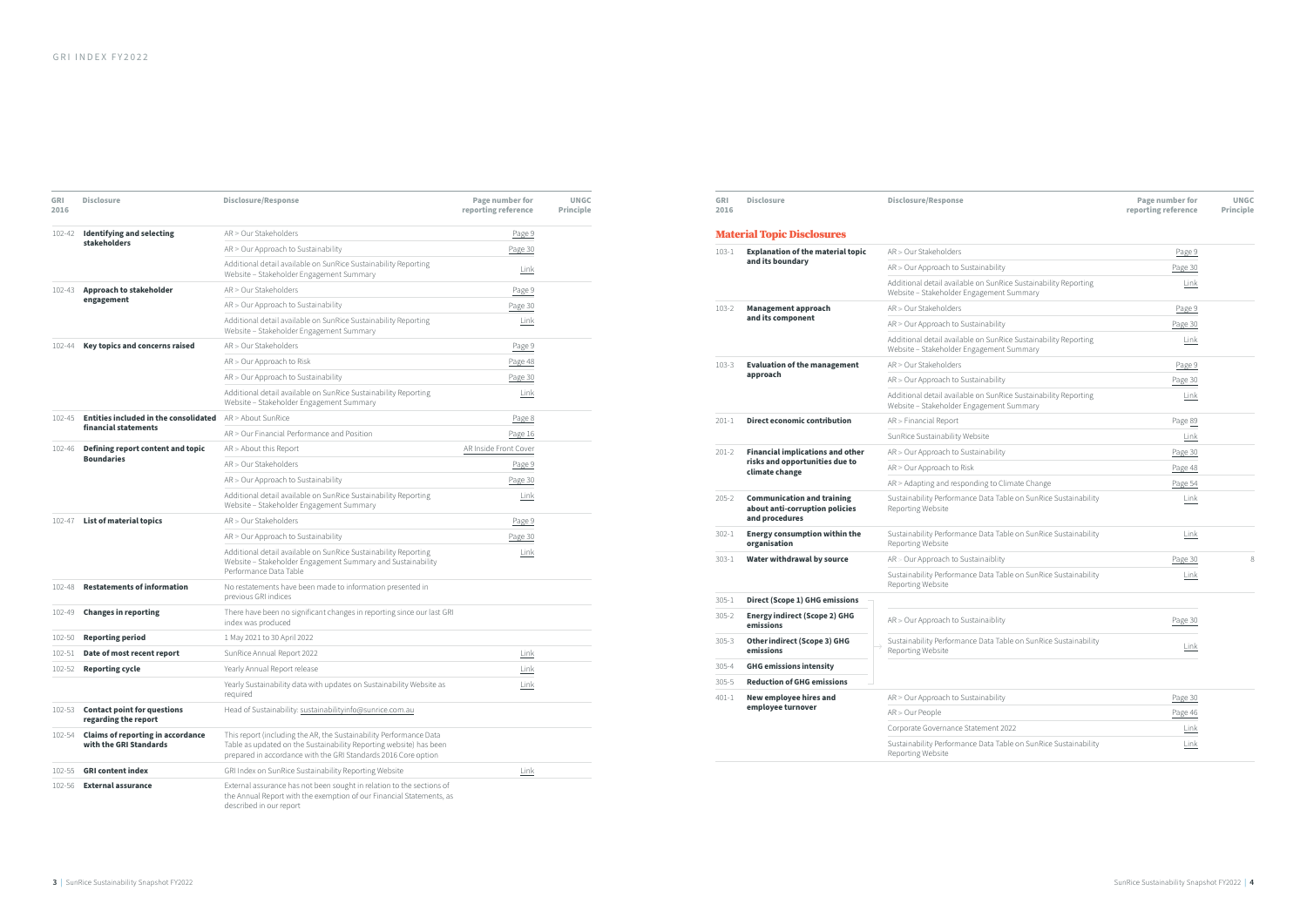| GRI<br>2016 | <b>Disclosure</b>                                                        | Disclosure/Response                                                                  | <b>Page Number for</b><br><b>Reporting reference</b> | <b>UNGC</b><br><b>Principle</b> |
|-------------|--------------------------------------------------------------------------|--------------------------------------------------------------------------------------|------------------------------------------------------|---------------------------------|
| $405 - 1$   | Diversity of governance bodies                                           | AR > Our People                                                                      | Page 46                                              |                                 |
|             | and employees                                                            | AR > Corporate Governance Overview                                                   | Page 58                                              |                                 |
|             |                                                                          | Corporate Governance Statement 2022                                                  | <u>Link</u>                                          |                                 |
|             |                                                                          | Sustainability Performance Data Table on SunRice Sustainability<br>Reporting Website | Link                                                 |                                 |
| $403 - 1$   | <b>Occupational Health and</b><br>Safety management system               |                                                                                      |                                                      |                                 |
| $403 - 2$   | Hazard identification, risk<br>assessment, and incident<br>investigation | AR > Our People                                                                      | Page 46                                              |                                 |
| $403 - 5$   | <b>Worker training on</b><br>occupational health and safety              | Sustainability Data Table                                                            | Link                                                 |                                 |
| $403 - 9$   | <b>Work related injuries</b>                                             |                                                                                      |                                                      |                                 |

## Employee Data

|                                                                                      | Permanent Full-Time <sup>1</sup> |                | Permanent Part-Time <sup>1</sup> |              | Temporary Fixed Term <sup>2</sup> |              | Casual <sup>3</sup> |              | Headcount <sup>4</sup> |
|--------------------------------------------------------------------------------------|----------------------------------|----------------|----------------------------------|--------------|-----------------------------------|--------------|---------------------|--------------|------------------------|
|                                                                                      | F.                               | M              | F                                | M            | F                                 | M            | F                   | M            |                        |
| CopRice                                                                              | 46                               | 142            | $\overline{4}$                   | $\mathbf{1}$ | 5                                 | 5            | $\overline{4}$      | 8            | 215                    |
| <b>Corporate Administration</b><br>(Company Secretary &<br><b>Executive Support)</b> | 8                                | $\overline{2}$ | 5                                |              | $\overline{2}$                    |              | $\overline{2}$      |              | 19                     |
| <b>Finance Group</b>                                                                 | 11                               | 23             | $\overline{7}$                   |              |                                   | $\mathbf{1}$ | $\mathbf{1}$        |              | 43                     |
| <b>Global Rice</b>                                                                   | 116                              | 325            | 10                               |              | 12                                | 34           | 6                   | 11           | 514                    |
| People, Culture & Safety                                                             | 16                               | 6              | $\mathbf{1}$                     |              | 1                                 | $\mathbf{1}$ | $\mathbf{1}$        |              | 26                     |
| <b>Riviana Foods</b>                                                                 | 47                               | 28             | 16                               |              | $\mathbf{1}$                      | $\mathbf{1}$ |                     |              | 93                     |
| <b>SunRice</b>                                                                       |                                  | $\mathbf{1}$   |                                  |              |                                   |              |                     |              | 1 <sup>5</sup>         |
| <b>Total Australia</b> <sup>6</sup>                                                  | 244                              | 527            | 43                               | $\mathbf 1$  | 21                                | 42           | 14                  | 19           | 911                    |
| Papua New Guinea<br>(Trukai Industries)                                              | 143                              | 731            |                                  |              |                                   |              | 6                   | 42           | 922                    |
| <b>United States of America</b><br>(SunFoods LLC)                                    | 21                               | 59             |                                  |              |                                   |              | $\mathbf{1}$        | $\mathbf{1}$ | 82                     |
| New Zealand <sup>6</sup><br>(CopRice & Global Rice)                                  | 6                                | 16             |                                  |              | $\mathbf{1}$                      | 3            |                     |              | 26                     |
| <b>United Arab Emirates</b><br>(Ricegrowers DMCC) <sup>7</sup>                       | 3                                | $\overline{4}$ |                                  |              |                                   |              |                     |              | 7 <sup>6</sup>         |
| <b>Solomon Islands</b><br>(SolRice)                                                  | 19                               | 18             |                                  |              |                                   |              |                     |              | 37                     |
| <b>Singapore</b><br>(Ricegrowers Singapore)                                          | 9                                | 3              |                                  |              |                                   |              |                     |              | 12                     |
| <b>Thailand</b><br>(Ricegrowers Singapore)                                           | $\overline{2}$                   | $\mathbf{1}$   |                                  |              |                                   |              |                     |              | 3                      |
| Vietnam<br>(Ricegrowers Vietnam)                                                     | 15                               | 44             |                                  |              |                                   |              |                     |              | 59                     |
| <b>Outside Australia</b>                                                             | 218                              | 876            | $\mathbf{0}$                     | $\mathbf{0}$ | $\mathbf{1}$                      | 3            | $\overline{7}$      | 43           | 1148                   |
| <b>Total Group</b>                                                                   | 462                              | 1403           | 43                               | $\mathbf{1}$ | 22                                | 45           | 21                  | 62           | 2059                   |

1. Permanent employees are employed by SunRice and its Subsidiaries on a full time or part time basis.

- 2. Fixed term employees are employed by SunRice and its Subsidiaries for a fixed term (their employment has an agreed end date).
- 3. Casual employees are paid on an hourly basis.
- 4. Total headcount includes permanent employees, fixed term employees and casual employees. It excludes Board members, temps, special contractors and vendors.
- 5. CEO.
- 6. Collective bargaining agreements in place in Australia and NZ only (percentage of ANZ employees covered is 49.8%).
- 7. Includes APC (Jordon).